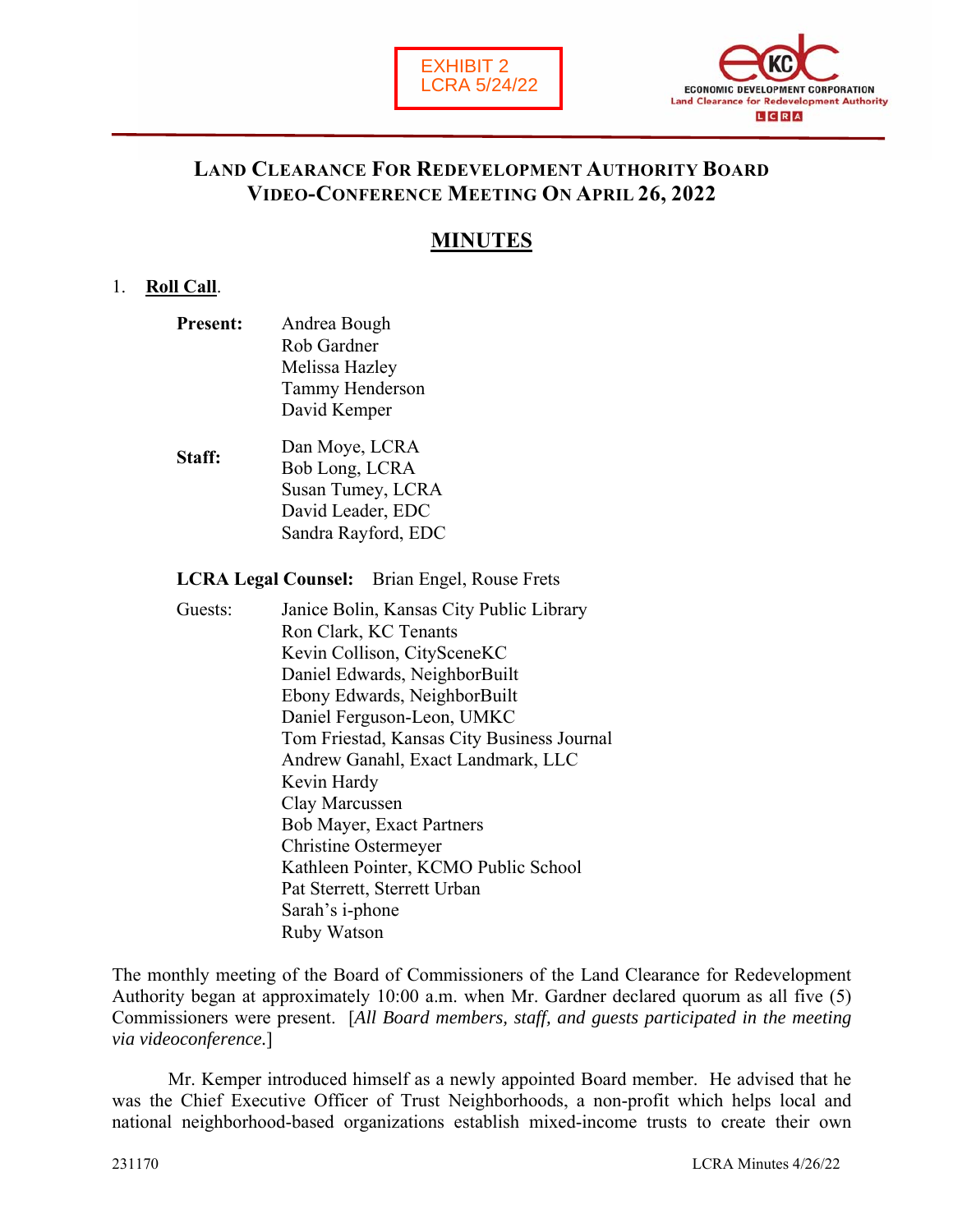ownership groups in the face of gentrification. He added that he was looking forward to participating in future Board meetings as he became more knowledgeable about the LCRA.

2. **Administrative** - *Review and approval of Meeting Minutes for March 22, 2022 as presented* (**Ex. 2)**

> *ACTION TAKEN*: APPROVED THE MINUTES FOR MARCH 22, 2022, AS PRESENTED. MOTION MADE BY MS. BOUGH, SECONDED BY MS. HENDERSON, AND CARRIED UNANIMOUSLY.

*Mr. Moye asked that the Board consider the following item out of order*.

3. **(4) Main Street - ABC/36 Block URA** –*Consideration of Proposed Urban Renewal Plan* (Bob Long) (**Ex. 4A-4B**)

#### **Project Overview**

- Development consists of Project A (3240 and 3244 Main) and Project B (3620 Main) (*Long*)
- Both project areas are in distressed census tracts so tax abatement would be capped at 70% for 10 years (*Long*)
- Both project areas are tax credit projects, which exempts them from the prevailing wage and affordable housing requirements (*Long*)
- Developer met with the Hyde Park Neighborhood Association to discuss the projects (*Mayer*)
- ABC Building, 3244 Main
	- Developer is under contract with the owner (*Mayer*)
	- The State Historic Preservation Program (SHPO) is in the process of determining the building's historic value (*Mayer*)
- Anderson Building, 3240 Main
	- Interconnected with the ABC Building (*Mayer*)
	- First property in Kansas City to have electric cars which were being experimented with in the 1920s (*Mayer*)
- Plan's term should be modified to 15 years rather than the 10 years as originally proposed (*Long*)
	- Lengthening the term of the Plan allows time for the abatement to run its course without having to amend the Plan (*Long*)
- **Blight Study** [*All statements made by Mr. Sterrett, unless otherwise noted.*]
	- Taxes last year for the eight (8) properties were just under \$83,000, none of which were delinquent
		- Total taxable assessed value last year was just over \$860,000
	- Deterioration was a primary blighting factor within both project areas
		- Concrete structures, windows, and finishes had sustained significant damage in all of the buildings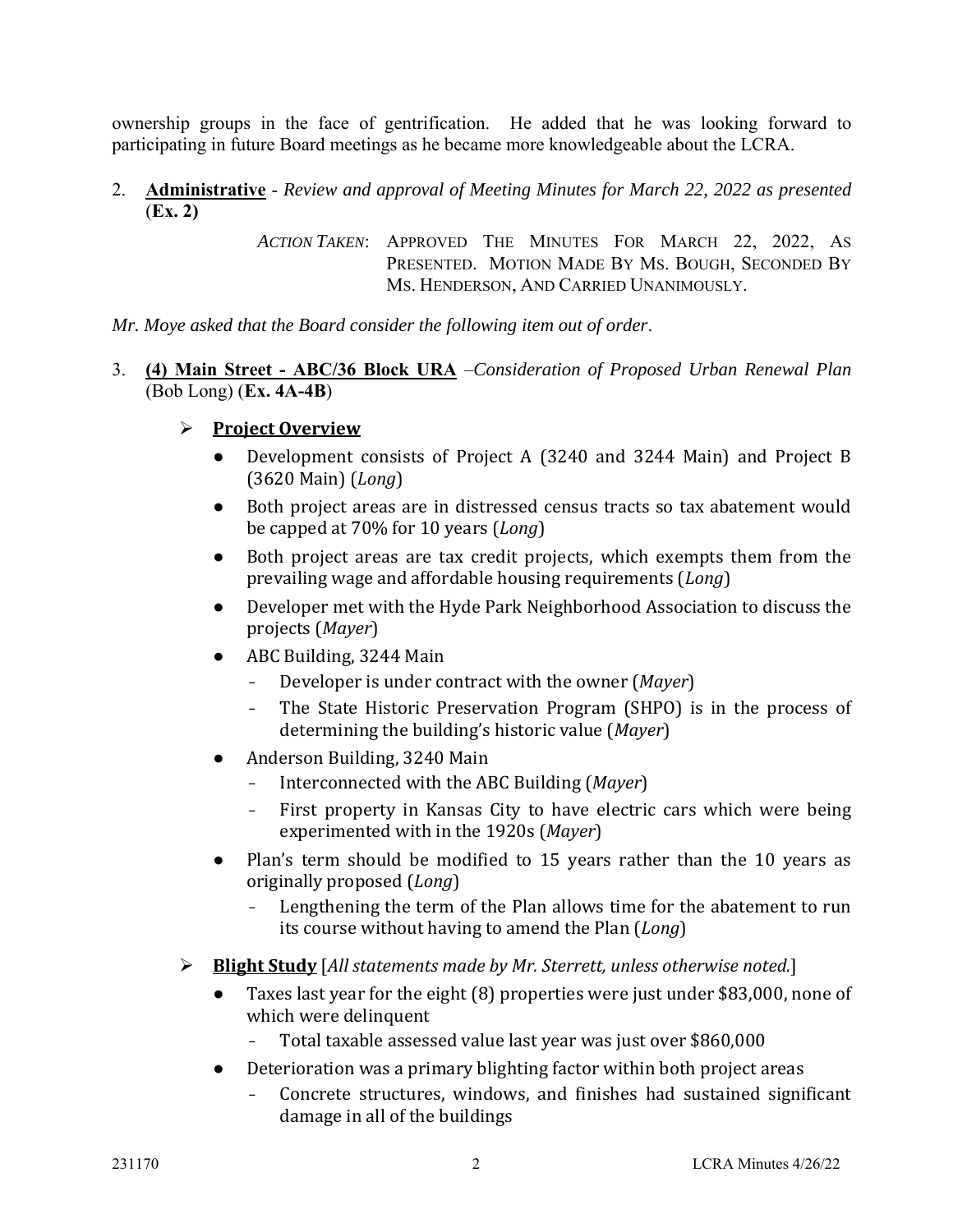- Damage from water intrusion will require extensive repair to the ABC building
- HTC systems have primarily been dismantled and were no longer operable
- Surface parking lots and sidewalks were also in poor condition
- Insanitary or unsafe conditions which endanger lives or property by fire or other causes were present in more than 50% of the area
- Neither the ABC or Henderson buildings have fire sprinklers
- Deterioration leads to economic liability and reduces negligible income due to low property assessment values

## **Request for Continuance**

- Taxing jurisdictions need to discuss the project more in-depth (*Pointer*)
- Approving the creation of the URA implies that the Board will approve the requested incentives (*Hazley*)
- Need more information about the project, such as rental rates, square footage, etc. (*Hazley*)
	- Developer has not yet determined prices for each building (*Mayer*)
	- ABC Building will probably be one-bedrooms, as it is a smaller facility, with rents under \$1,000 (*Mayer*)
	- Retail space in the Armory will probably be about \$12 to \$14 per square foot (*Mayer*)
	- ABC building will be oriented to single families because of size and capability (*Mayer*)
	- Developer's budget for the expansion of the armory building were provided as ranges as its numbers have not yet been finalized (*Mayer*)
- One month delay may not be sufficient for Developer to be able to provide enough information about where they are in the process (*Bough*)
	- SHPO has tentatively approved the historical designation of the armory building (*Mayer*)
	- Developer believes that its application to the Department of Economic Development for tax credits will proceed quickly (*Mayer*)
- In a footprint plan area like this, which is designed for one developer, project specifics can be integral to approval of the URA (*Moye*)
	- In a larger plan area, with multiple developers and projects, it might be more appropriate to move forward without project specifics (*Moye*)
	- May be feasible to ask for a continuance, especially for projects which still need additional outside information to determine their own costs (*Moye*)
- Any specific questions or comments from the Board or the taxing jurisdictions should be provided to staff for dissemination to the Developer (*Moye*)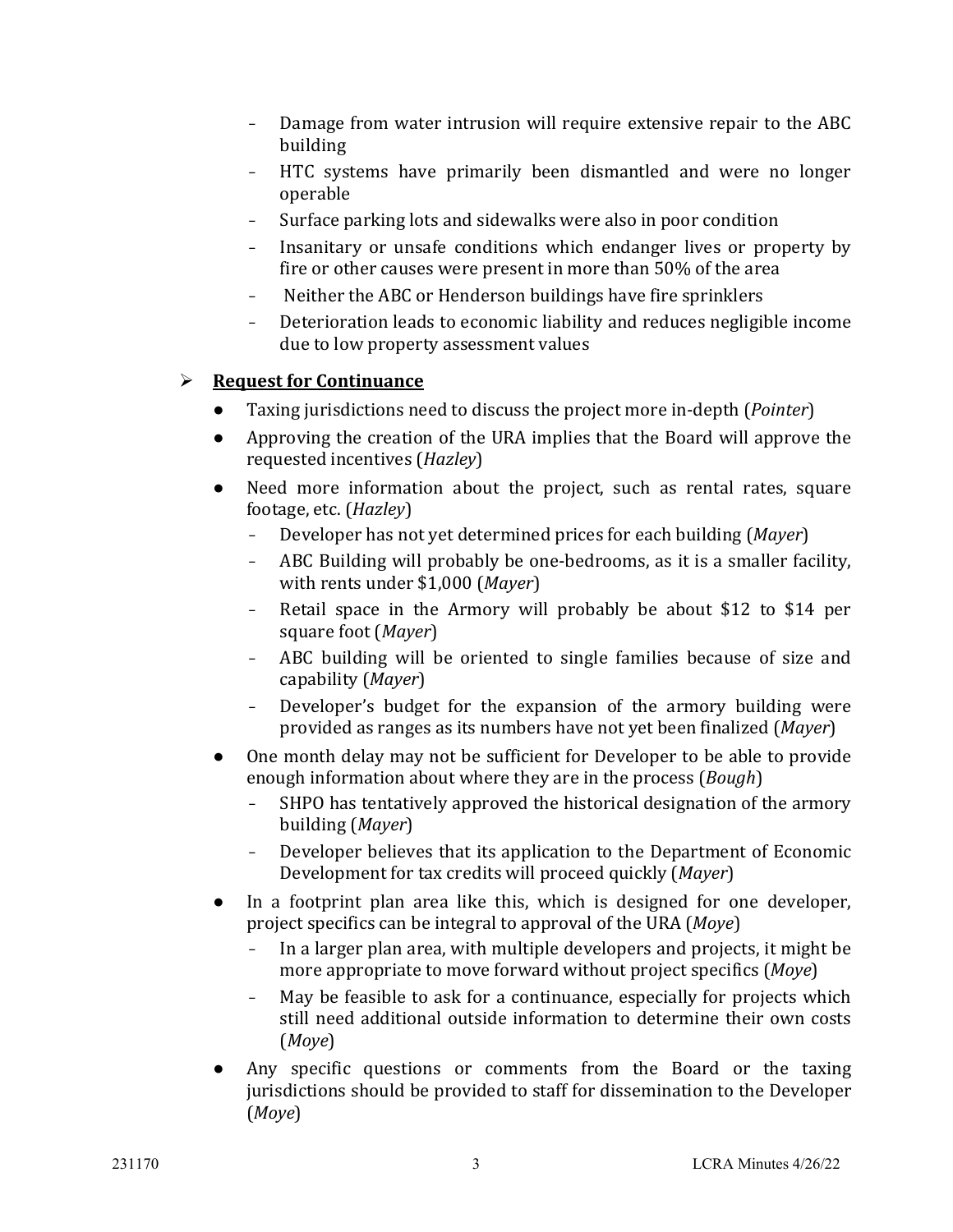*ACTION TAKEN*: TABLED UNTIL THE LCRA BOARD MEETING ON MAY 24, 2022. MOTION MADE BY MS. BOUGH, SECONDED BY MS. HENDERSON, AND CARRIED UNANIMOUSLY.

### 4. **Administrative**.

- a. **Presentation by NeighborBuilt** (Dan Moye)
	- **LCRA In-House Development Team** (*all statements made by Mr. Edwards unless otherwise noted*)
		- Proactive program able to rebuild low- to moderate-income communities
			- LCRA would not be limited to just issuing tax abatements

## **Attainable housing**

- Plans are to build 250 attainable homes at a cost of about \$100,000,000 in private capital investment
	- Plans to make the neighborhood energy self-sufficient are also being discussed to keep utility costs low
- By 2030, want to have 5,000 attainable units in the Kansas City metro area
- Neighborhood used to have 15,000 homes but only 27 remain
	- 13,000 homes have been demolished in the last seven years
- Target is to have 70% owner-occupied and 30% rental
	- Most thriving neighborhoods in Kansas City have a higher percentage of home ownership, who are able to support the surrounding amenities
	- East side is currently about 90% renter
	- Project's goal is to help existing homeowners keep and maintain their homes
	- East side was historically redlined and targeted as a rental area which increased its mobility and had a detrimental effect (*Hazley*)
	- Complete renovation of the east side should also include rental buildings due to their prevalence in the area (*Clark*)
- Building more affordable housing on the east side is cost prohibitive due to increased costs from the City as well as suppliers (*Edwards/Clark*)
	- Only way to add more rental units is to add additional territory to the project

## **Neighborhood Improvement Fund**

- Rebuilt communities would not only have more housing, but would be able to sustain themselves through a neighborhood improvement fund
- Neighborhood would be able to support a grocery store as the units per acre would increase

## **LCRA Assistance**

● Holding land while Developer acts as master developer